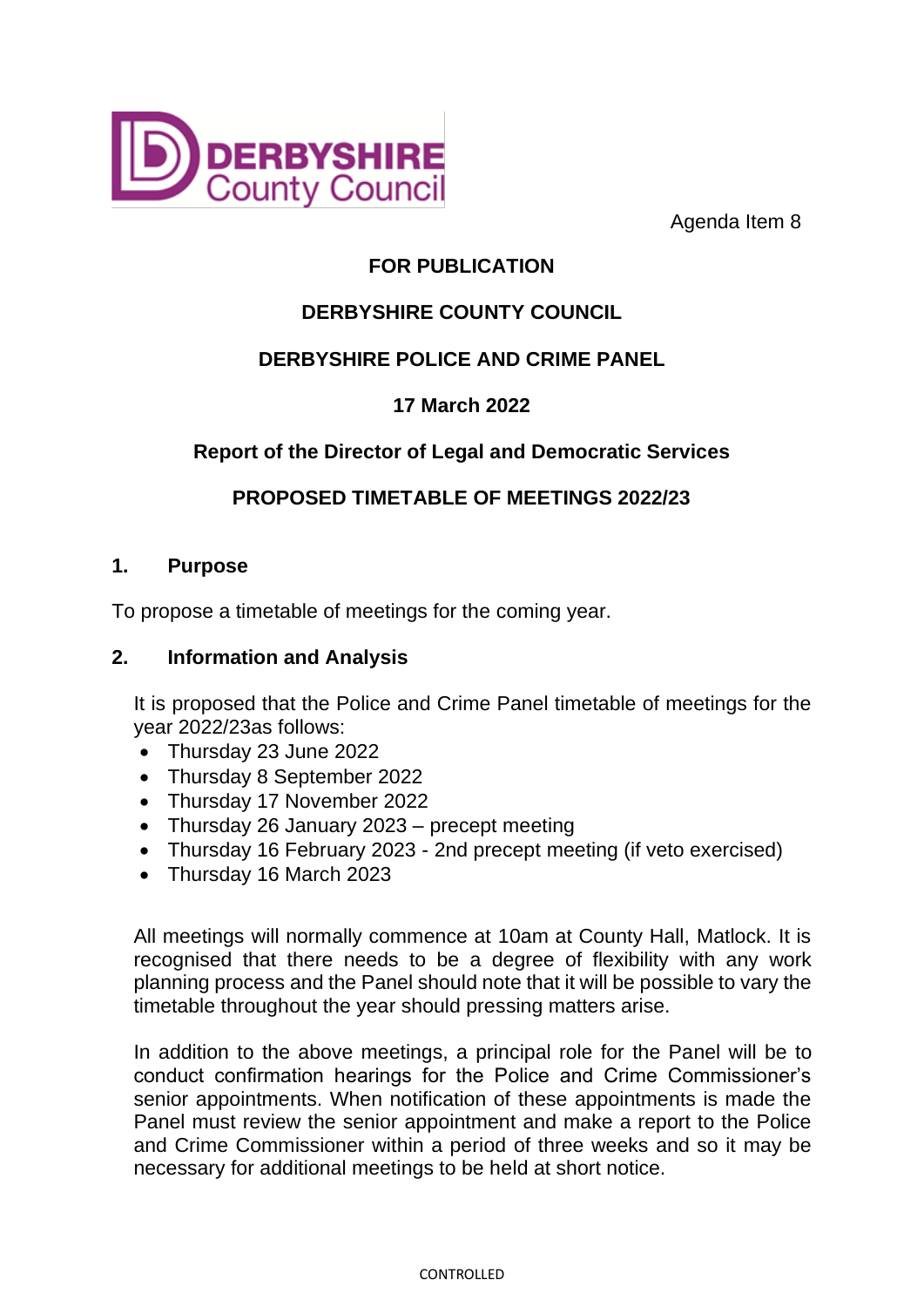### **3. Alternative Options Considered**

No alternative options were considered

#### **4. Implications**

4.1 Appendix 1 sets out the relevant implications considered in the preparation of this report.

#### **5. Consultation**

5.1 Not applicable.

#### **6. Background Papers**

6.1 None identified.

#### **7. Appendices**

7.1 Appendix 1 – Implications.

#### **8. Recommendations**

That the Panel agrees the timetable of meetings for 20122/2023.

#### **9. Reasons for Recommendation(s)**

To provide a timetable of meetings for the ensuing municipal year

**Report Author:** Ivan Walters **Contact details:** Ivan.walters@derbyshire.gov.uk